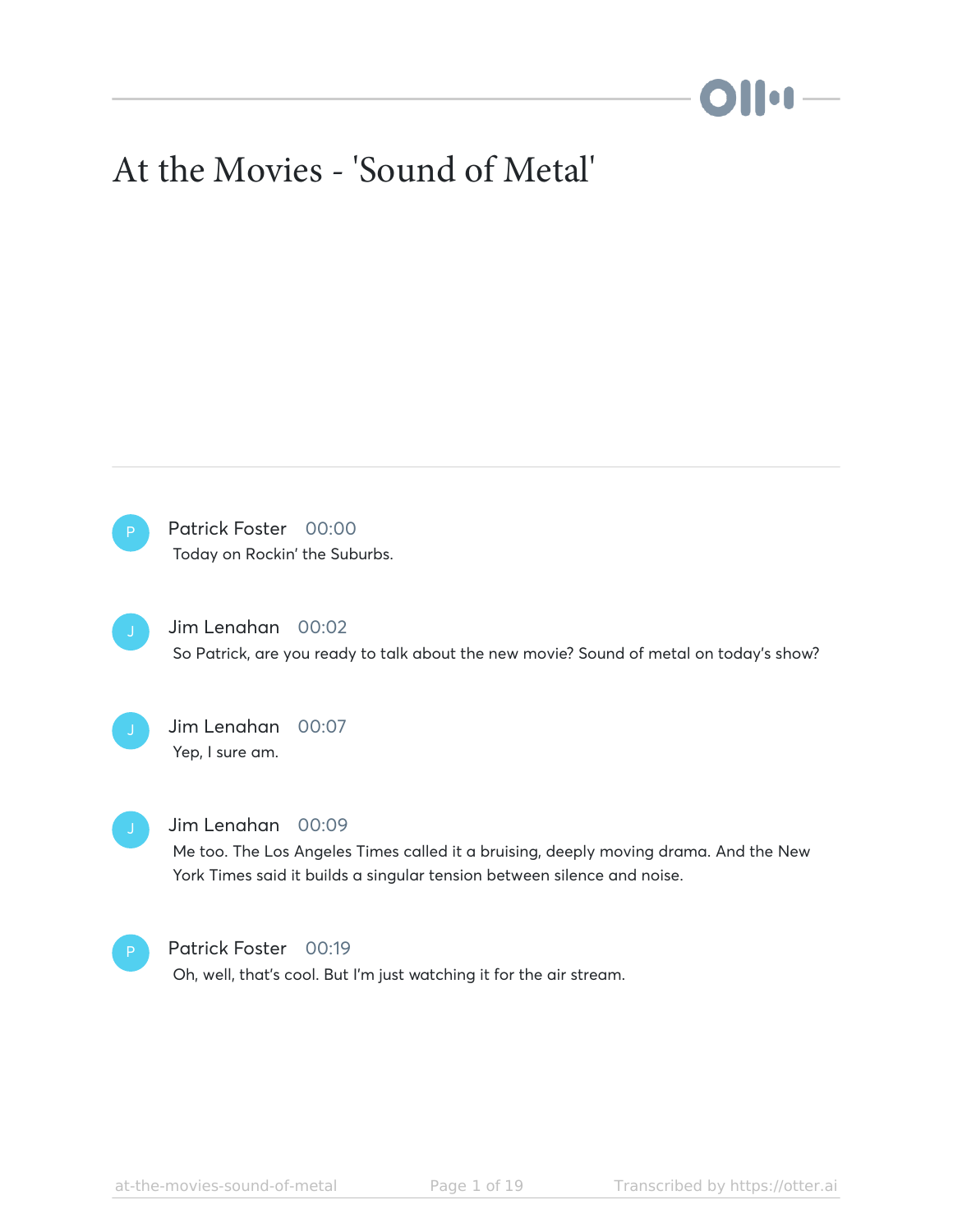

# 00:23

[music intro]



# Jim Lenahan 00:37

Patrick, it's been a long week, but we're at the end of the week. And yeah, this might be a good time to talk about a movie that we just watched. Right? So from time to time, we'd like to talk about music related movies here on Rockin' the Suburbs. I'm Jim Lenahan.

# Patrick Foster 00:52

And I am Patrick Foster.



# Jim Lenahan 00:53

And we have a long time listener, great friend of the show, who suggested a movie for us to watch. And we both just did that. And so we thought we'd have him on as well to talk about it and, and maybe some other things related to this movie. So with us today is Adam Coop.



# Adam Coop 01:13

Hey, Jim and Patrick. Thanks for having me.



- Patrick Foster 01:17 How're you doin' man?!
- Adam Coop 01:18 Doing great.



Jim Lenahan 01:19 We always love having you on the show.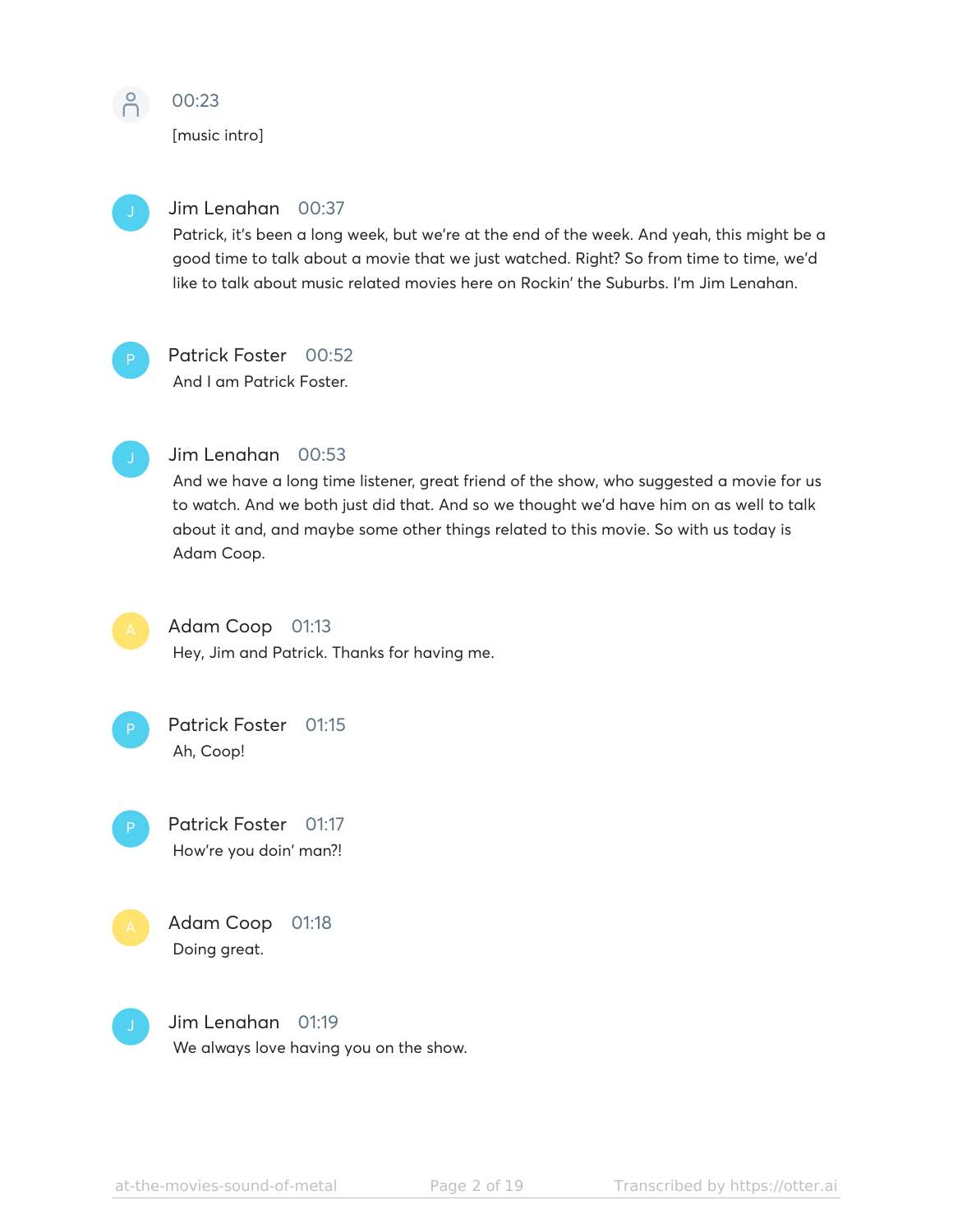### Patrick Foster 01:20

I know it's been too long, right Jim? Coop is a fixture of many of our episodes, including, you know, the, one of the funnest weeks I ever had on Suburbs Pod; driving out to Bourbon and Beyond in Louisville, which I mention with tears in my eyes every week on the show, because we can't go to shows anymore. But one of the funnest trips I've had and Coop how have you guys been doing? And you know, how has Louisville been during this tough time?



P

#### Adam Coop 01:53

It's on again off again. You know, right now I think restrictions just lifted. But yeah, we're we're doing okay here only going out if we have to go to the grocery or buy the occasional record... have to go buy the occasional record.



#### Patrick Foster 02:06

Yeah, that's right. Yeah. Gotta get a Guest Room Records out there in Louisville. Yeah.



#### Jim Lenahan 02:13

We're gonna we're gonna talk about a movie it... we do this from time to time talking about movies, and I don't think we yet have music for this. Do we? I don't think we do. Right, Patrick?



# Patrick Foster 02:22 No, no, but we need it. Yeah.



#### Jim Lenahan 02:24

I think somebody might be working on it. But if anybody wants to do theme music for At the Movies, bring that on okay.

Patrick Foster 02:29 Feel like, you know, Moris-soney or Morricone. P



Jim Lenahan 02:33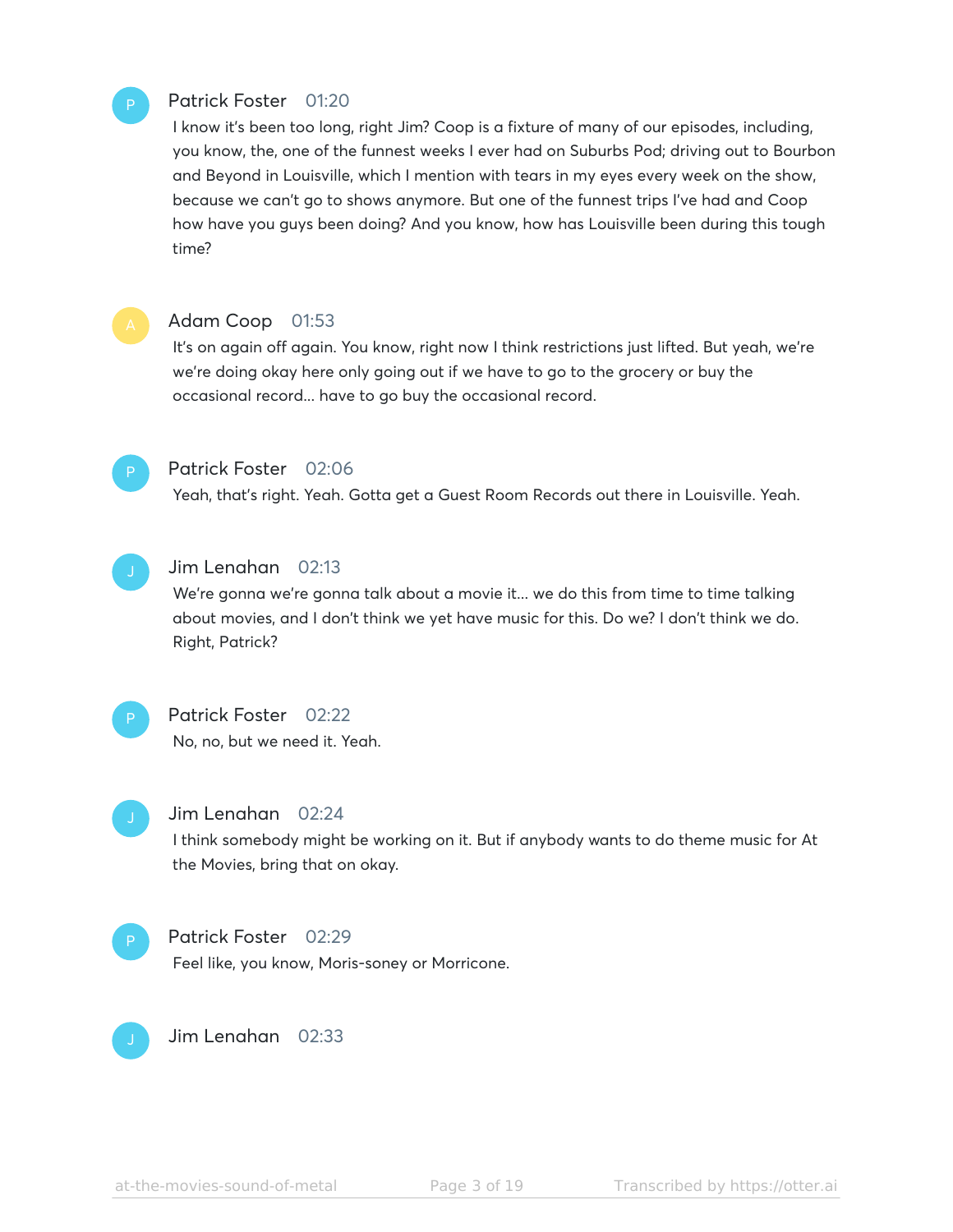Yes. Right.

#### Patrick Foster 02:34 P

That'd be great. Yeah, like Western type would be excellent.

#### Jim Lenahan 02:38

Yep. So Adam, what is the movie you thought we should watch?



# Adam Coop 02:42

So it's called Sound of Metal. It was a movie that I saw a preview for earlier in the year and, and things got pushed around, but it finally released on Amazon. Amazon Prime.



# Jim Lenahan 02:56

Yeah, I and I, I just watched it last night. And, you know, I got a I got some stuff to say here. Patrick, you just watched it like today, right?



#### Patrick Foster 03:05

I did, Jim and I watched it one and a half times. And I thought it was very, very good. So yeah, I'm ready to talk about this.



#### Jim Lenahan 03:15

So let me just set this up real quick for people who aren't familiar with the movie and you can, as Adam mentioned you can watch it on Amazon Prime. First of all, it's directed, first time Director Darius Marder.



# Jim Lenahan 03:29

And it's basically the story of this guy named Rubin who was a, you know, it's fictional story but he's a drummer in a, I guess from the title of the movie was, you would say would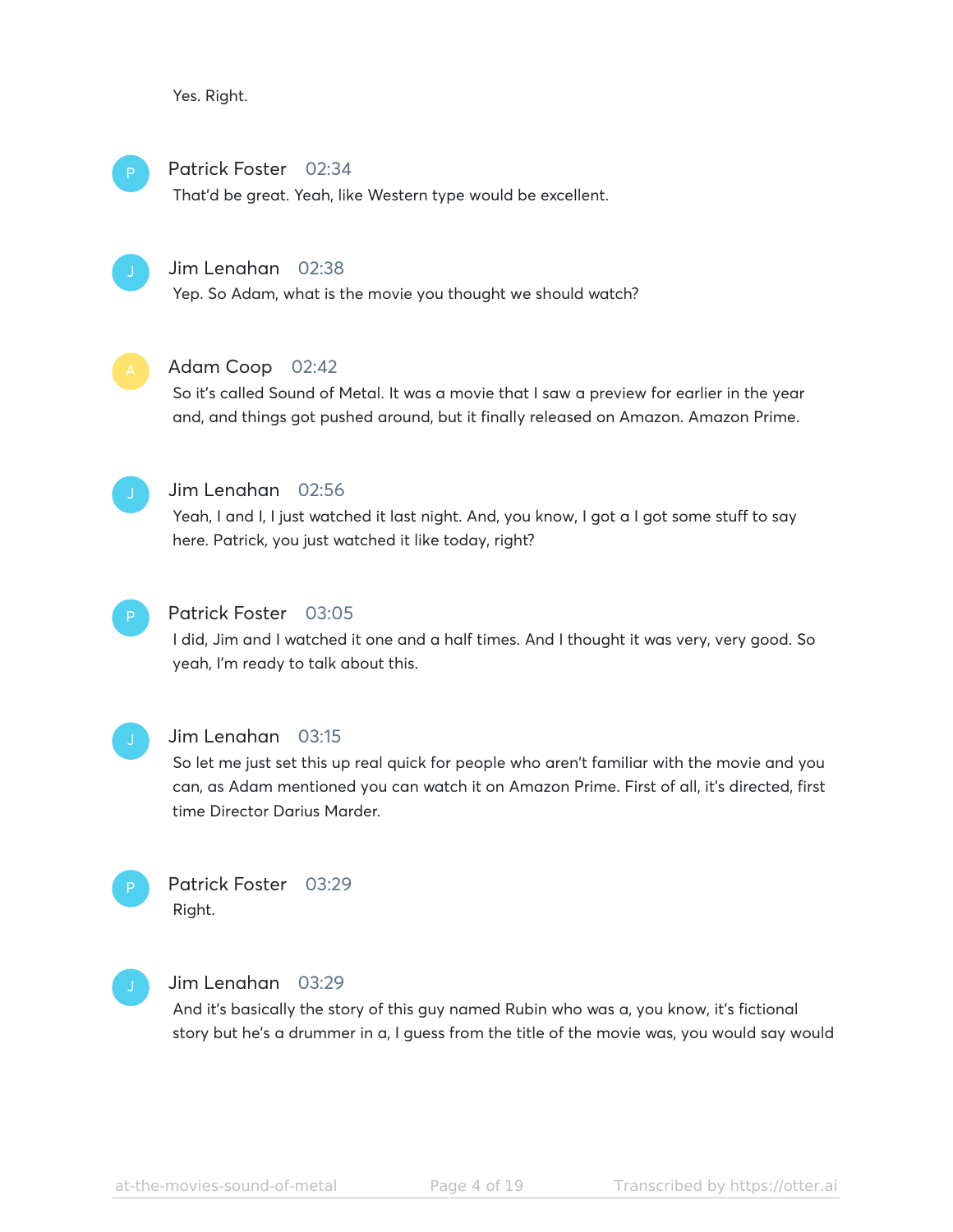be a metal band, although it didn't really seem like it exactly to me, but it's some kind of, you know, crazy hard rock, punk, metal thrash, experimental some kind of band like that, but definitely, you know, super, super hard and crazy right?

# 03:57

 $\beta$ 

[music clip from the film. Loud heavy metal guitar reverb. Audience cheering in distance.]

# Jim Lenahan 05:24

All of a sudden, he just starts developing hearing problems and, and loses you know, like, 80% of his hearing or something like that. And goes to seek treatment in various different ways. And it sort of goes off and tells the story of a person dealing with with sort of sudden deafness and really gets into sort of the cult-, the Deaf culture, and sort of what does that mean? And how does that, how does it feel to exist within that or to be part of a different part of society, right? Or deal with sort of that, that coping, right? That you have to go through.

# P

#### Patrick Foster 06:07

Totally, totally, Jim. Yeah. And I'll also add that it's a love story, too. There's a there's a pretty compelling love story there.



#### Jim Lenahan 06:16

And one more thing I want to say about this, just I read today, an interview with the director, who's, you know, he obviously wasn't making this with the pandemic in mind. But he did say there's some parallels here, since we were talking about that. He said, in this sense of like, what is normal. And so that idea of that. So think about this, it's really actually worked out as a great metaphor, this idea that, like, you have sort of normal existence, then something suddenly happens, that changes it. It becomes sort of a crisis. And then you sort of find your way out of that, but you don't really return to the way things were before. And it creates a new normal, right? That just somehow different, right? So I thought that was a really fascinating thing for our times right now to watch it with that. Okay, I let you guys talk. But all I want to say is this. I found this to be a pretty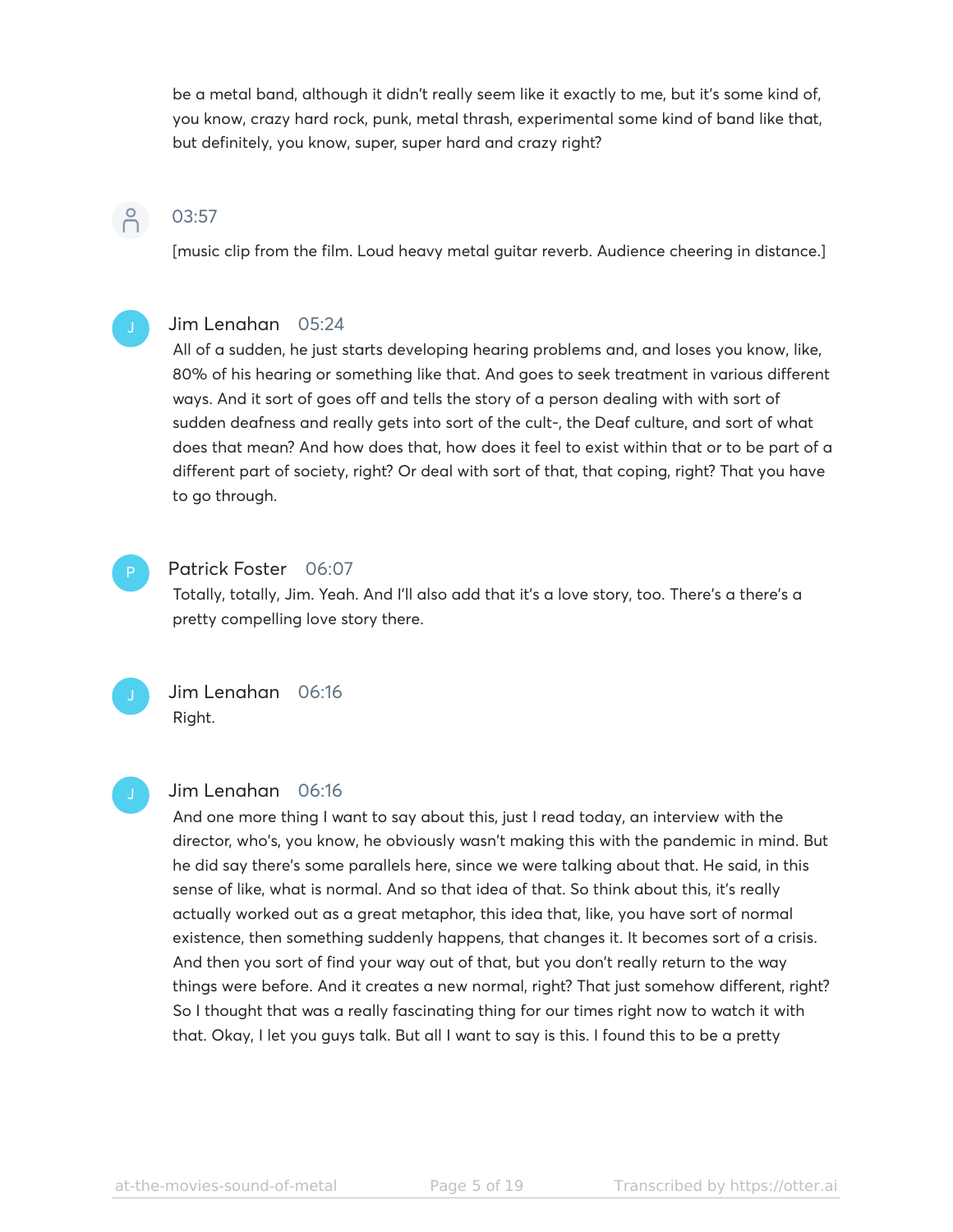fascinating movie. And what's interesting, I think, for our listeners, is that although it's it's a movie that has music at its core, it's not really that much music in this movie. It's a very quiet movie. I mean, I guess you would, you would maybe come to realize that based on the topic, but music plays this really kind of like understated role, I think, throughout in really interesting ways that I thought was really compelling. And so okay, and I'll open it up to you guys. Tell me what you thought movie.

# P

#### Patrick Foster 07:37

Yeah, completely. Well said Jim and fascinating film. Coop, what was it about this movie that just, you know, interested you so much?



#### Adam Coop 07:50

So So two things. First of all, I love the movie. And Jim, to kind of touch on what you were talking about, if there's one con for this movie, it's that I wish there was more music in it. But I love the movie for two reasons.



#### Adam Coop 08:09

One, if you're on Facebook, you might have saw my post, that as someone who played in bands, back in my teenage years and early 20s, and stupidly did not wear hearing protection; I've.... I'm not deaf by any means. But I do have a permanent ringing in both ears.



# Jim Lenahan 08:26 Oh, wow.



#### Adam Coop 08:27

And I tell you what, once this pandemic kit, I didn't realize how much I actually read lips. It's sometimes very difficult to understand someone talking to me with their mask on. So...



# Jim Lenahan 08:40 Interesting.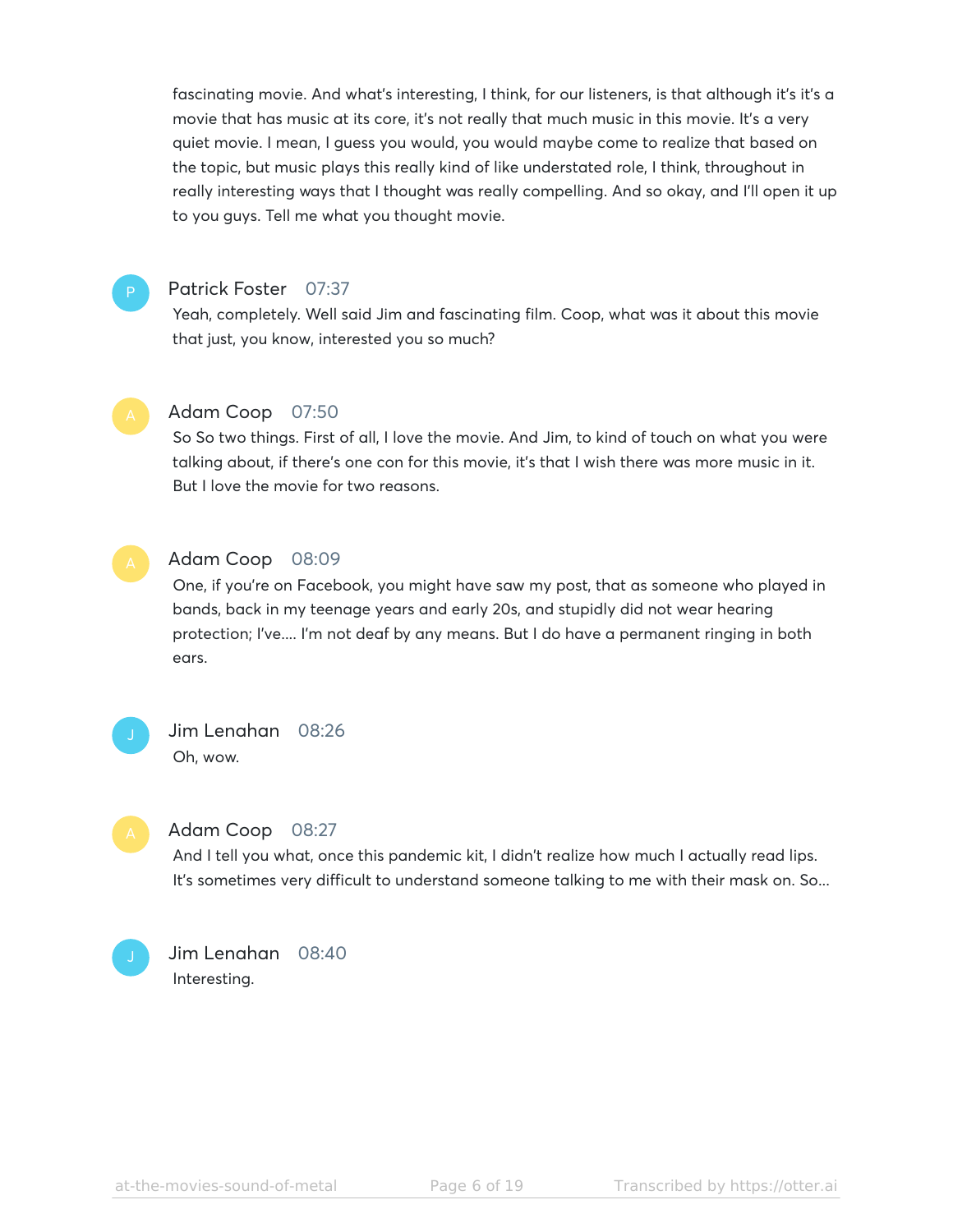# Adam Coop 08:41

Yeah. Like I said, I'm not, not deaf by any means. But when it comes to hearing, that when I when I heard about this guy playing in a band who's starting to lose his hearing, I just I had to see this movie. And then also the secondary reason. At the University of Louisville, I was required to take four semesters of a language and sign language counted for that. So I took four semesters of sign language at U of L. And and what I loved about the movie is they were, they were actually signing! That was actual sign language that wasn't just made up.



#### Adam Coop 09:18

That's so frustrating when I see a movie and someone signing and it's, it's not it's not sign language. But but but it you know, one of the one of the things that I connected with, I don't know if you remember the teacher at the deaf school?



# Patrick Foster 09:33

Yeah, that was a cool part. Yeah.

# Adam Coop 09:35

She's a she's a deaf actress. I don't know. If you'd watch the Walking Dead. She's on the Walking Dead as well.



Adam Coop 09:43 And then kind of like the Riz Ahmed's mentor, Joe.





#### Adam Coop 09:50

Joe was, whatever. I'm not sure what his name is, but he was raised by Deaf parents. So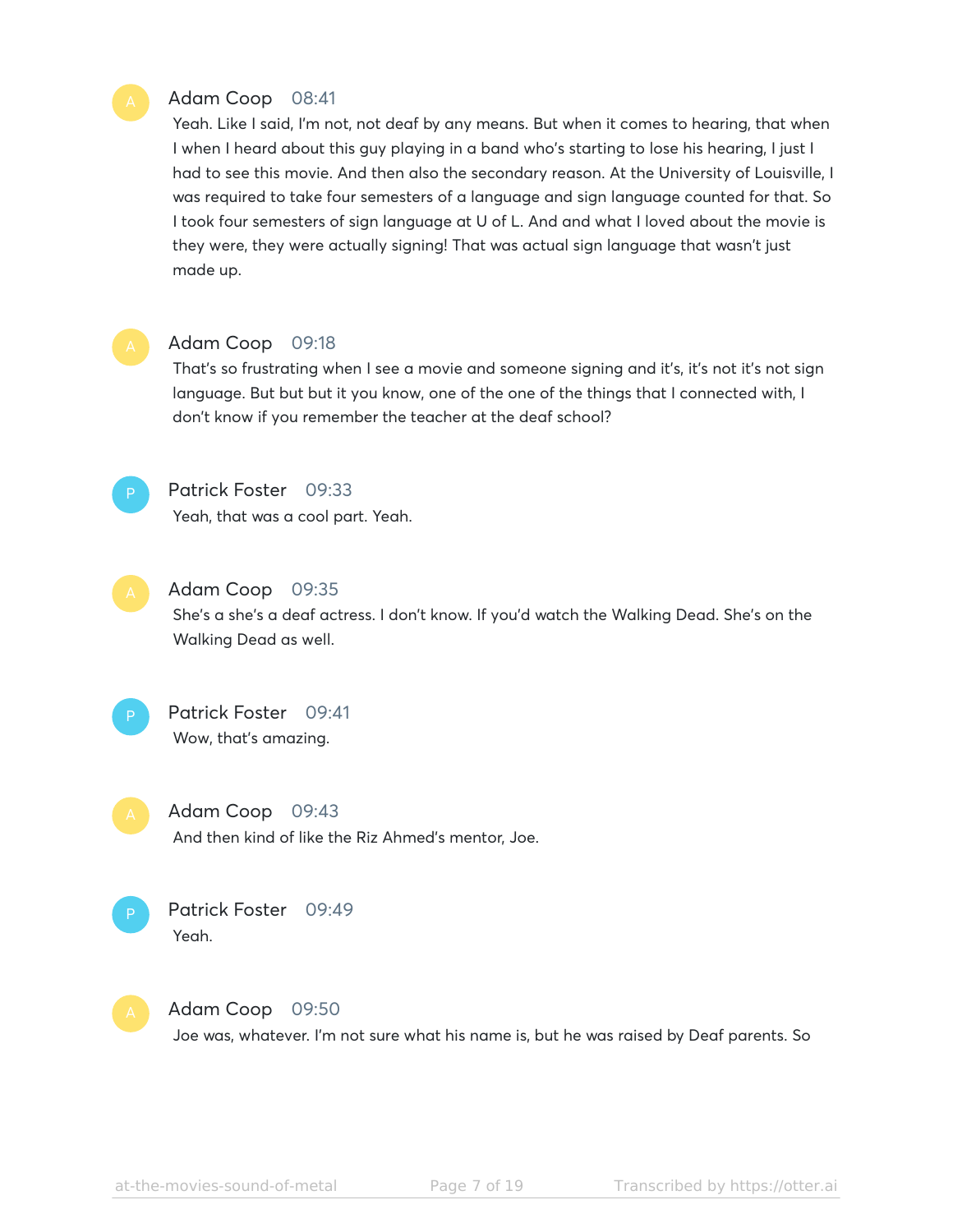he... all that signing, he actually is hearing. But But yeah, all the all the signing was just it was great. I really loved that they nailed that aspect of it for me. But yeah, we grew up we grew up with, with friends in the deaf community. Went to church with them. My dad signs extremely well. I haven't used it much over the years. So I've forgotten more than I remember but, uh. There is a there is a one guy at work who's deaf, and I do sign with him every day. But it's more of like a, "How are you doing? How was your weekend?" type of thing. So, but yeah, I thought it was, I thought it was great the portrayal of the deaf community.

#### Jim Lenahan 10:40

And that's what I really like about it, too. I like any movie that sort of takes me to a world in which I have very little reference, right? Very little frame of reference. And so I thought that was really, that was very compelling. You mentioned the American Sign Language. So I just read today that, so the lead actor is Riz Ahmed, and he spent six months learning American Sign Language and also learning how to play the drums, so.



#### Adam Coop 11:07

Well, and also bulking up because he, he put on some muscle for that.

#### Patrick Foster 11:11

Oh hell yeah. Yeah, yeah. And I gotta tell you, guys, there was a part in this movie, although it was intense and, and serious, as you are talking about when I laughed really loud. And it was like, at the beginning, when he goes, like, I used to imagine Jeff Goldblum was my dad, and I'd watch him fly.

#### Patrick Foster 11:36 P

That's my dad! And I was like, that's so weird that it's got to be real, you know? Like, that's really funny.

#### Patrick Foster 11:45 P

And also, I, you know, that was a badass Airstream trailer. They had had like, a recording studio in it.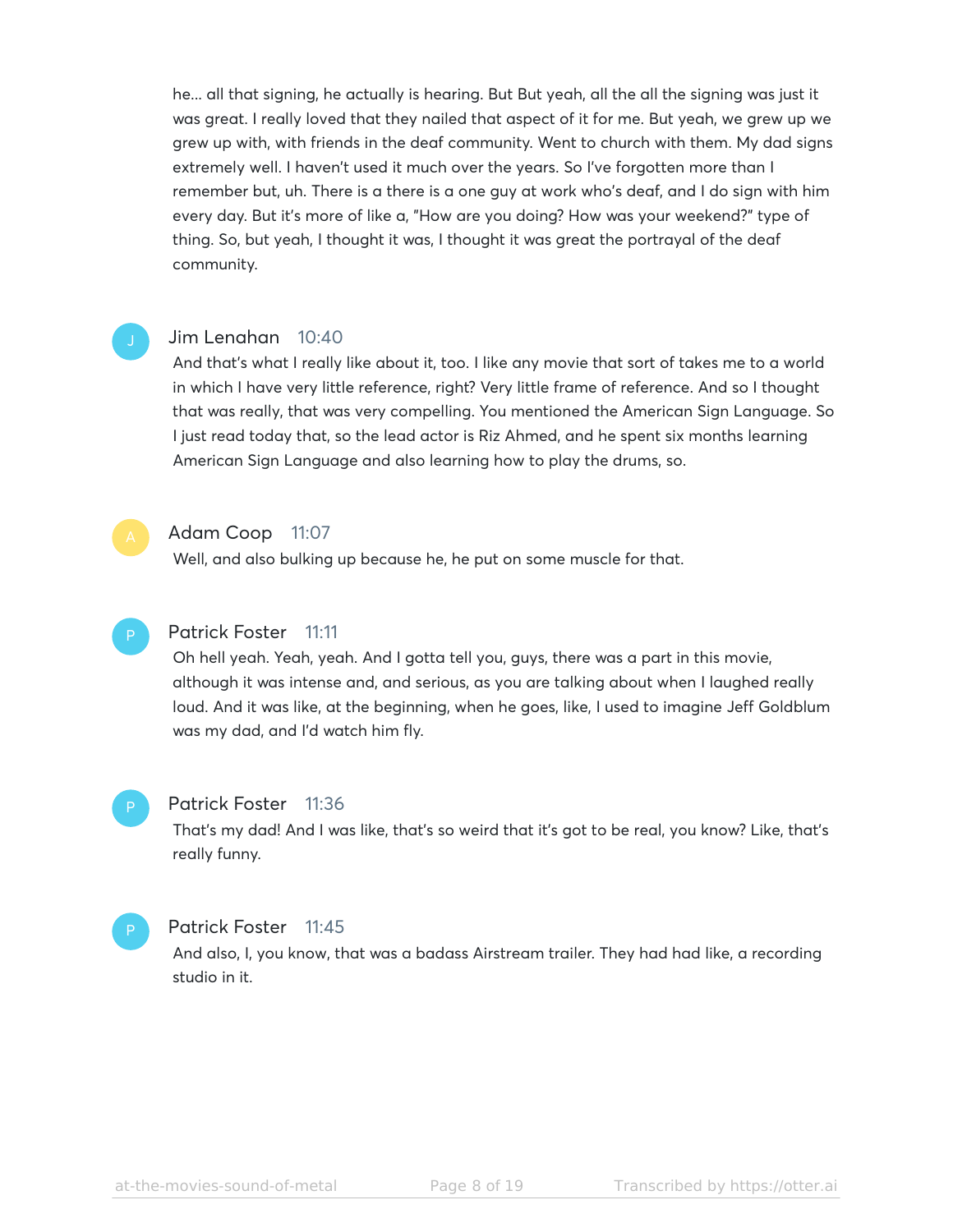# Jim Lenahan 11:55 Yeah.



P

#### Patrick Foster 11:55

And also, you know, an amazing life partner. And that whole relationship between those two is amazing. And there's a very moving scene, folks, at the end, and you got to watch the movie, you know, definitely recommending it...

# Jim Lenahan 12:10 Yeah.



#### Patrick Foster 12:12

...where, you know, the main character, the drummer that we've been talking about goes through an intense transformation. And then witnesses his, you know, love of his life singing with their father, leg movie, in French and it's it's quite a moving scene. It really is. And you know, what I love Coop too, was the way they use the audio on the film, like sometimes...



# Adam Coop 12:39 Oh absolutely.



#### Patrick Foster 12:40

...crackle, you know, was so fascinating. What did you think about that? I thought it was



#### Adam Coop 12:44

Oh, yeah. I think they did an excellent job of that, like that low hum that you might, you know, that you were were that that you can hear that noise in the background?



#### 12:56

[plays scene from movie where Riz Ahemd's character begins to experience the first signs of hearing loss. He's preparing for rehearsals and starts to experience a sudden sensation of white noise, and feeling like he's underwater. And then the audio completely cuts out.]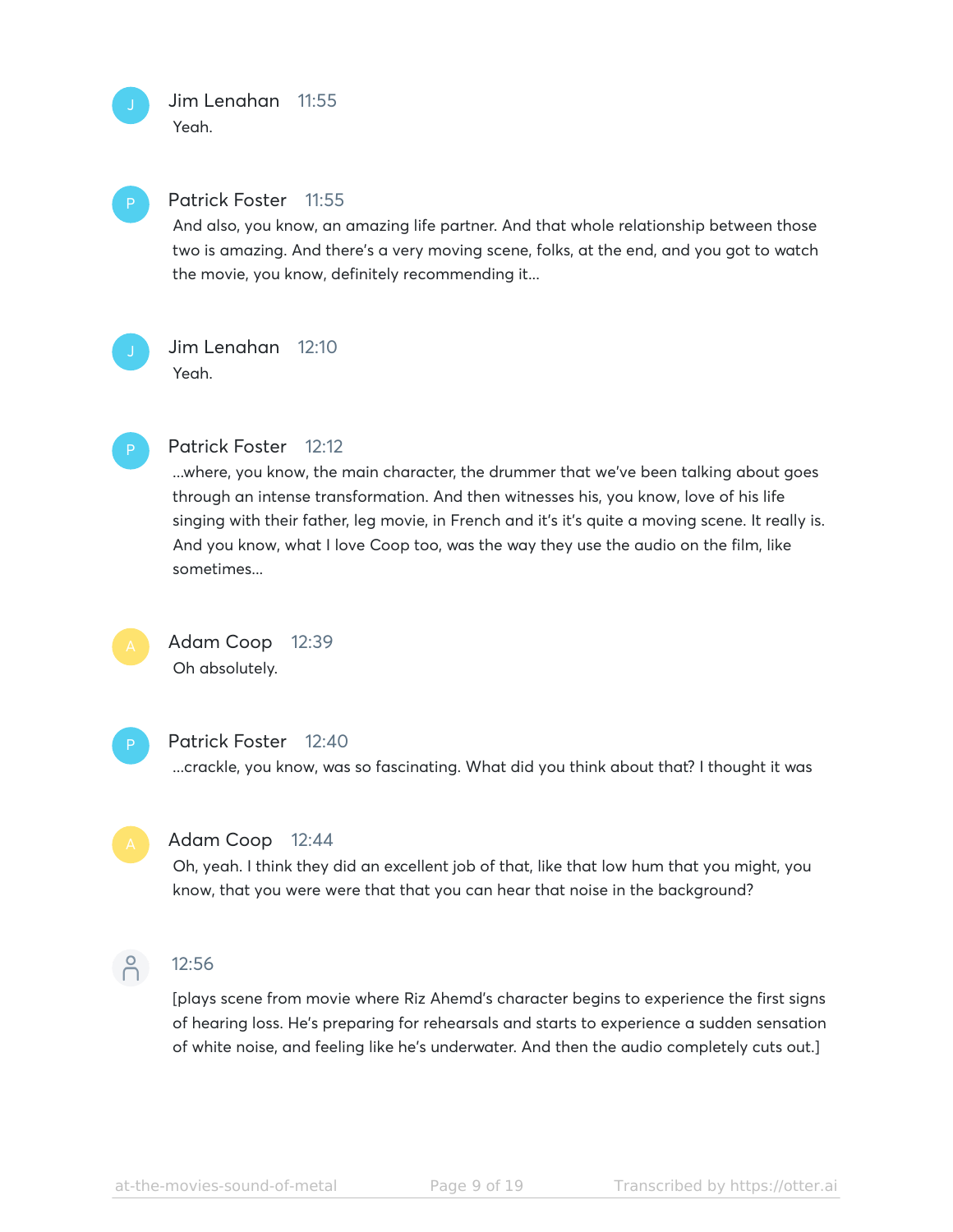

# Patrick Foster 14:10

Yeah.

# Jim Lenahan 14:11

I don't think I don't correct me if I'm wrong here, Adam, I don't think most people who are deaf are completely deaf. Right? They hear they hear something. Right? And so that's what they were trying to sort of replicate. But think how difficult that would be because for a hearing person, how do you do, how do you replicate it in a way... that would be accurate because because I'm not sure that the deaf person would be able to really fully explain how it would sound and wouldn't necessarily be able to hear what you have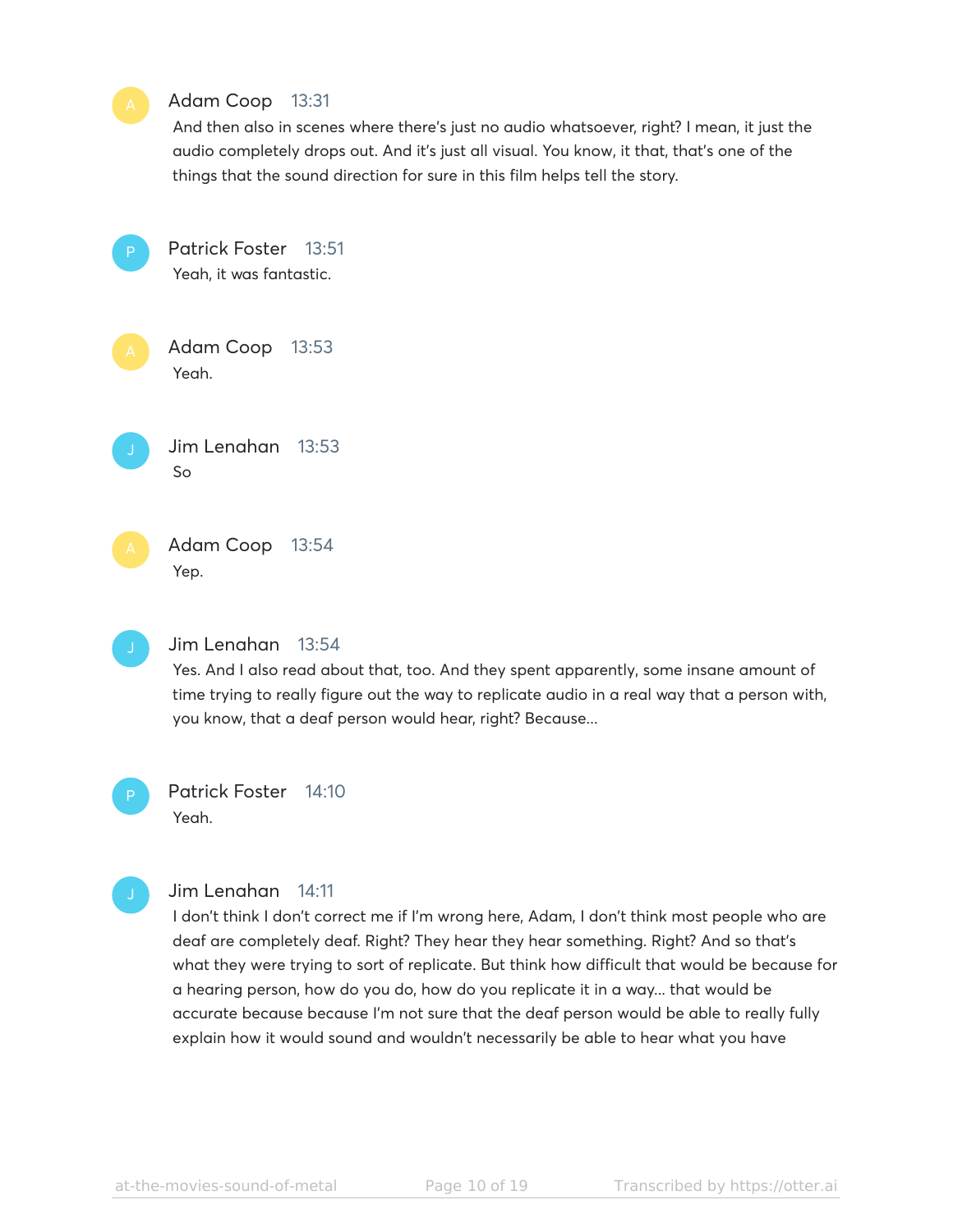created? So, I don't know. Like that's the right really compelling thing to think of. They've apparently spent a ton of research to like figure out how to, how to do that sound engineering, right?



#### Adam Coop 14:53

Well, what and another thing out there's when he's in the deaf community, and they're sitting around the dinner table.

Patrick Foster 15:01 Yeah?



P

#### Adam Coop 15:02

You got to think if they if you can't hear how do you get someone's attention? You smack on the table, right? The vibrations and that right there is just I've seen that in action in real life. So, my, my professor at U of L, at the University of Louisville, he was deaf. So if we wanted to communicate with him, we had to sign. So and that was one way that he would he get your attention to smack that table, you know, smack the table or smack your desk and



Patrick Foster 15:34 Wow.

#### Adam Coop 15:35

So that that was a great like slice of life moment to show. Everybody signing at the table, there's what eight or 10 people around the table? And everybody's eating, and everybody has everybody signin'. And you know, it looks very chaotic. But that's that's how they that's how they communicate. I mean, think about if you were at a party, right? You'd be yellin', you'd be yelling over somebody else. They just happen to be signing over somebody else.

#### Patrick Foster 16:02

Well, I gotta say, Coop to that scene, I don't want to give the whole movie away, folks go watch it. But there's a scene late in the movie where he is at a party and the way they do that.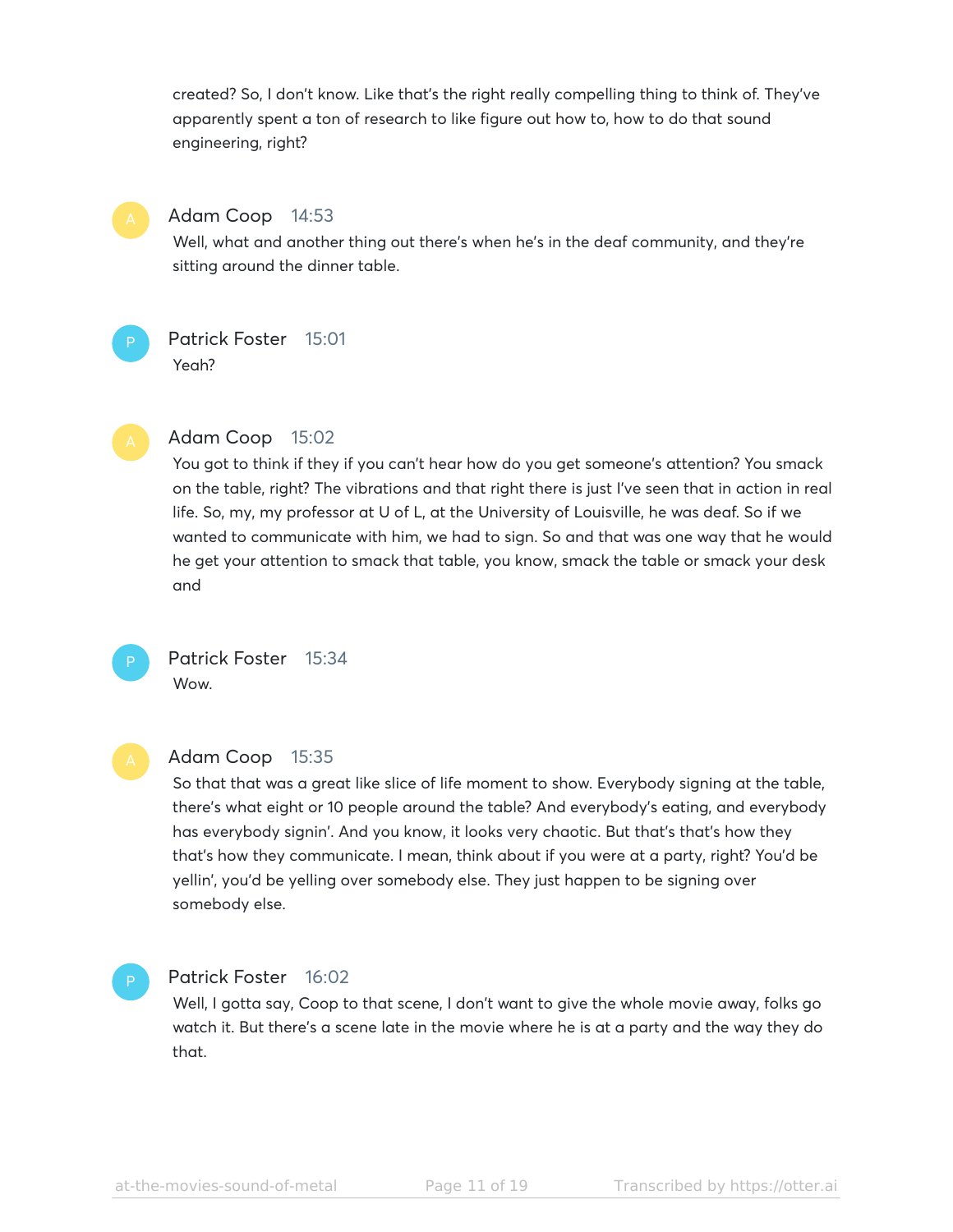# Jim Lenahan 16:14

Yes, that was really great.

# $\beta$

# 16:16

[scene from film is played where there's an exchange of sign language at a busy party. The film portrays through an audio experience what Riz Ahemd's character is experiencing as he's at the party. Voices are muffled and robotic.]



# Patrick Foster 17:15

I just want to say one more thing to. The kind of music The band played, made me want to like buy their album, but also the T shirts that he was wearing, like, we're so onpoint. Like, I just said new Bowden which we've talked about on our podcast, and like, rudimentary pen I and all these like super intense crazy noise bands. Man, they really really did the research. I mean, it was so great. Yeah.



# Adam Coop 17:46

So the the name of the band is Blackgammon, and you better believe I immediately went online to try to find a shirt.



### Patrick Foster 17:53

I mean, the stuff they were doing was like, amazing. Where did that come from, you know, with with just a drum and a guitar and like a you know, and and there's a very heartbreaking scene too. I'll tell you really quick when, yeah, he's watching his, you know, her perform on video. Yeah, it's kind of amazing.



#### Jim Lenahan 18:16

I want to build on something Adam said about the vibrations, because I think it's, I think this is important why they made this character a drummer and not, say, a guitarist.



#### Patrick Foster 18:26 Yeah.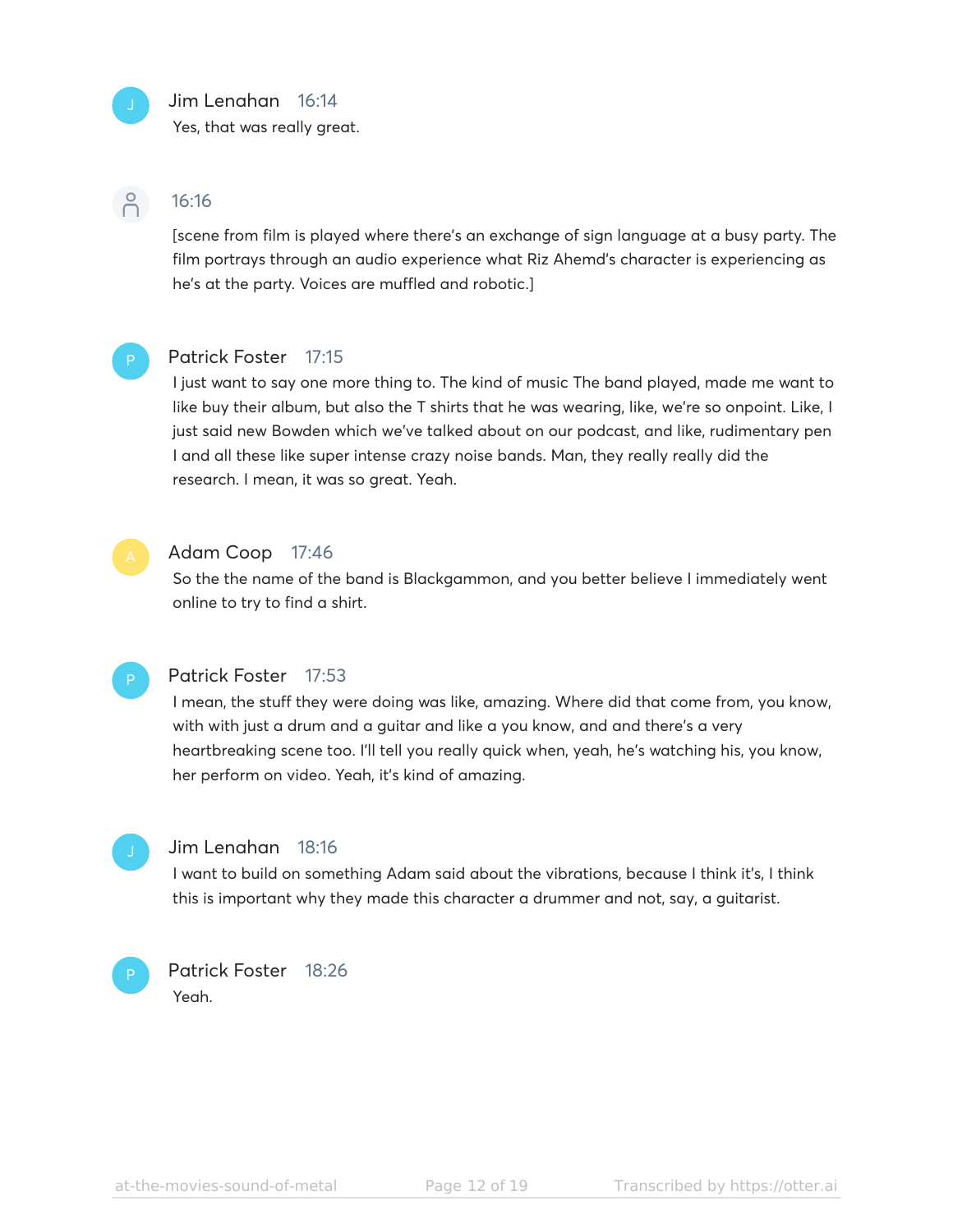# Jim Lenahan 18:27

Or, you know, what have you. Because I think in some way, even though it takes a long time to get there, he could relate to the idea of vibrations as some form of communication. Right?

Patrick Foster 18:37 Yeah.

#### Jim Lenahan 18:37

And so that's what he was, you know, you know, that that's what his music would be. Right? It's, it's, it's, it's a form of communication in itself. And so when you sort of, like, get to that level of acceptance, and I think the key was that, I won't say too much here, but that I thought was a really touching scene with this playground slide.

Patrick Foster 18:55 Oh, yeah. Yeah, that was my favorite scene Jim.

Adam Coop 18:57 By far my favorite, yeah.

Jim Lenahan 19:01 That was it man.

Jim Lenahan 19:02 It made him realize, like,





Jim Lenahan 19:05

Um, things may have changed, but he has lost everything? Right? Right? And so, and then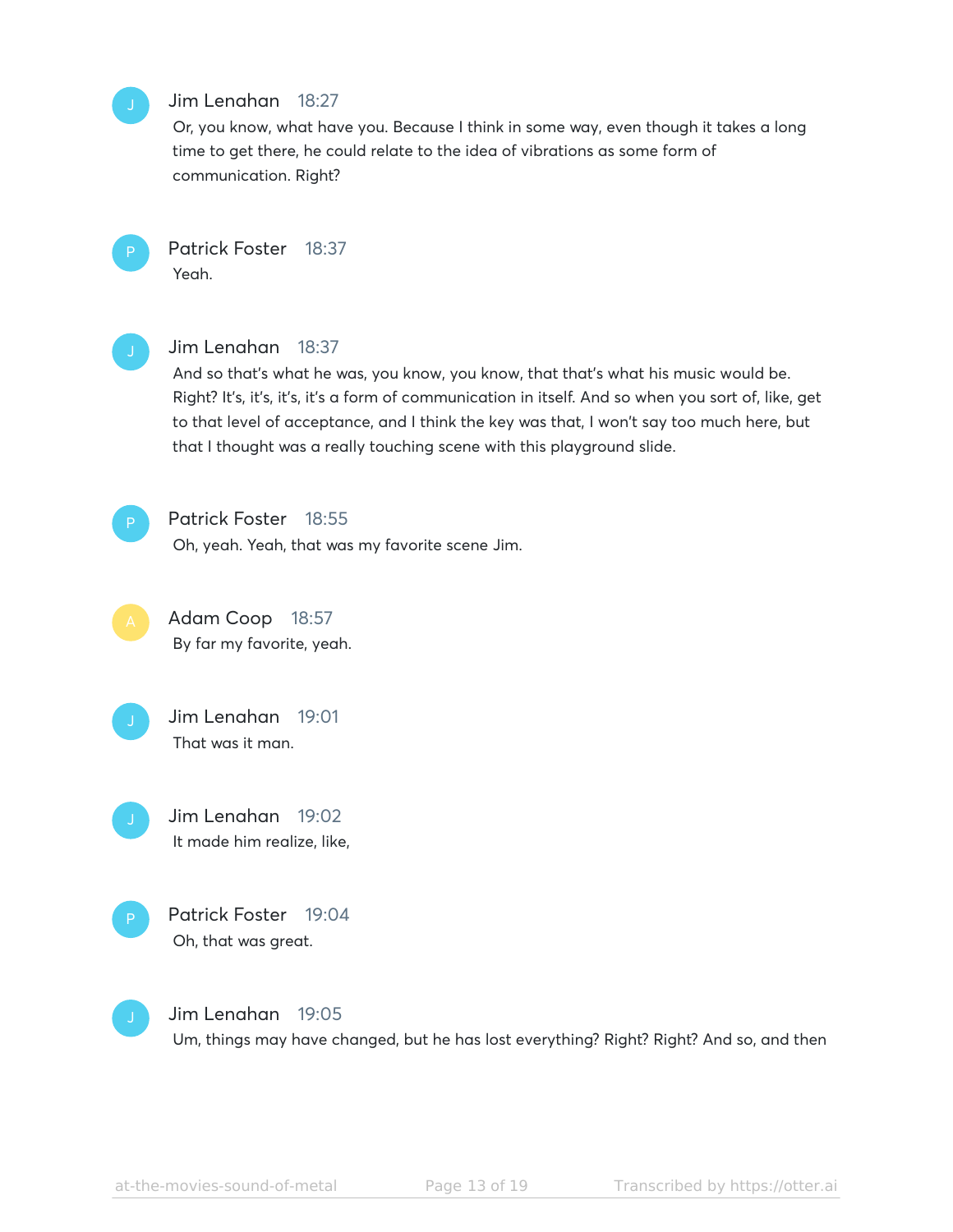there's another scene later, which I thought was really important to me, because you know, I think everybody has these kinds of thoughts. Like what would happen if you lost one of your senses, right? What would life be like

Patrick Foster 19:22 And that's what I'm saying.



#### Jim Lenahan 19:22

I always think like, God, you know, if I couldn't hear then I couldn't appreciate all these records I have right? And I couldn't do all that, but there was a scene where, he where somebody playing the piano and all and all the students and he's one of them was with these group of students were like putting their hands and forearms like, on the piano itself, to feel the music, and I thought



# Patrick Foster 19:43 Yep.



# Jim Lenahan 19:44

So that was really telling to me because it was this notion of like, you can still experience music, it's just in a different way, right? And it's always...



# Patrick Foster 19:51

Never gonna leave you, yeah.



#### Jim Lenahan 19:52

Maybe it's even a more intimate way. Right? Feeling it into your body as opposed to...



# Patrick Foster 19:58 Right.



Jim Lenahan 19:58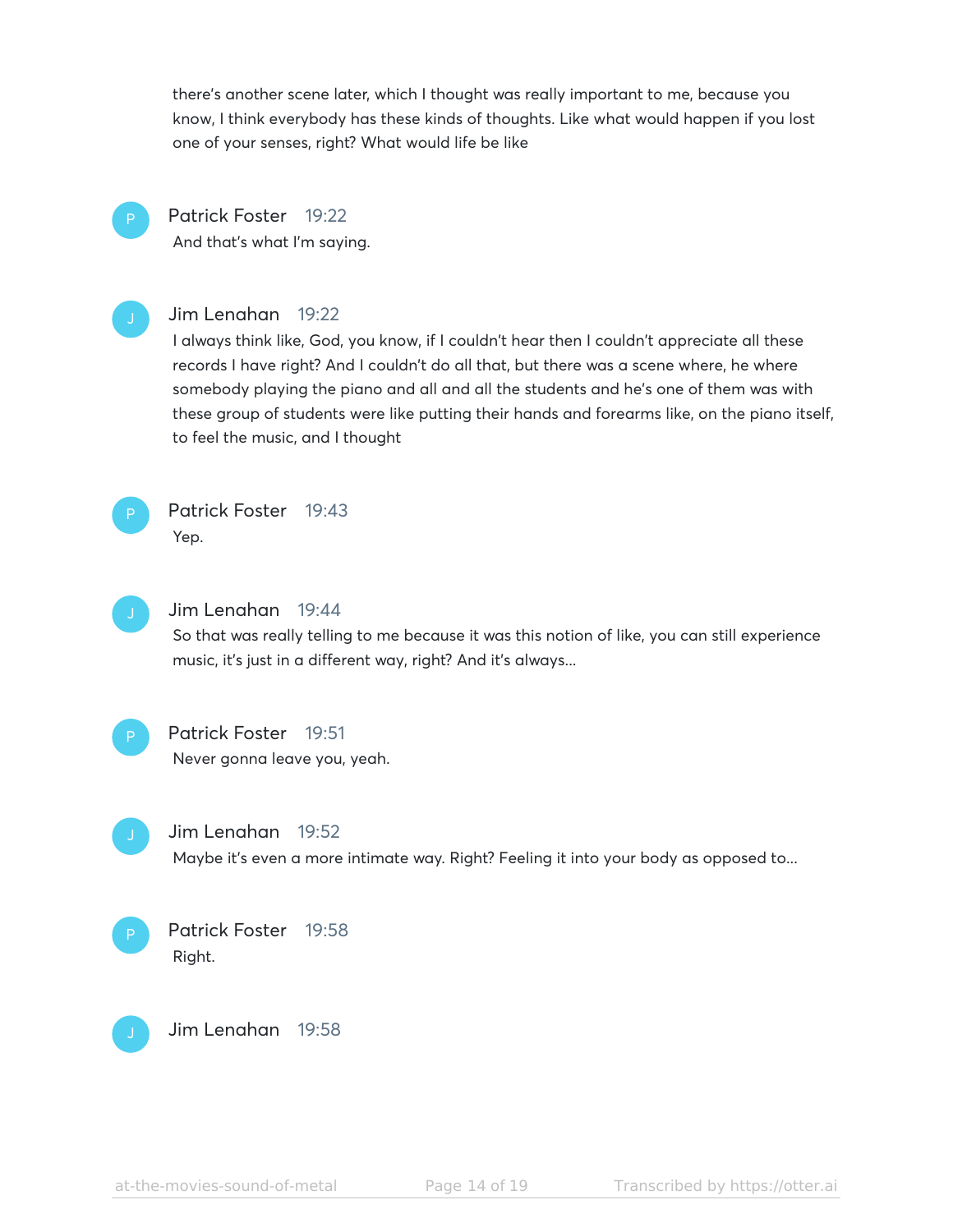...listening to it coming through a radio speaker right?



#### Patrick Foster 20:01

Well, it's an amazing point Jim. And I think we've kind of proven our point that you need to go watch this movie.



# Jim Lenahan 20:08

Okay. All right.

# P

#### Patrick Foster 20:10

But also, let me say this, I think one of the most fascinating things about this film and and Coop, thank you so much for, for bringing this to our attention. And the attention of our community, is that, you know, when you get down to it, right, it's about belief. And that's one of the most amazing things I think about this film, especially, you know, as you mentioned, the deaf community, belief and, and belief in, you know, why we're here and all that. So having said that, I just think it's a great watch.



#### Jim Lenahan 20:47

Now, Adam had an idea for another question he wanted to throw out related to this. So what was that question?



P

#### Adam Coop 20:55

I don't I don't know about you all, but I'm at age now, especially with the the hearing damage that I have is that I have to take earplugs to concerts. So what are what's the loudest concert or the some of the loudest concerts you've ever been either a part of whether in the audience or on stage?

#### Patrick Foster 21:16

Well, I can tell you right off, and I may have said this at one time on our podcast, that I once went to a Big Black concert. And the opening act was Pussy Galore featuring John Spencer, and I never heard anything so physically abusive in my entire life. And, and Steve Albini just seemed to be enjoying how, you know, ridiculously painful...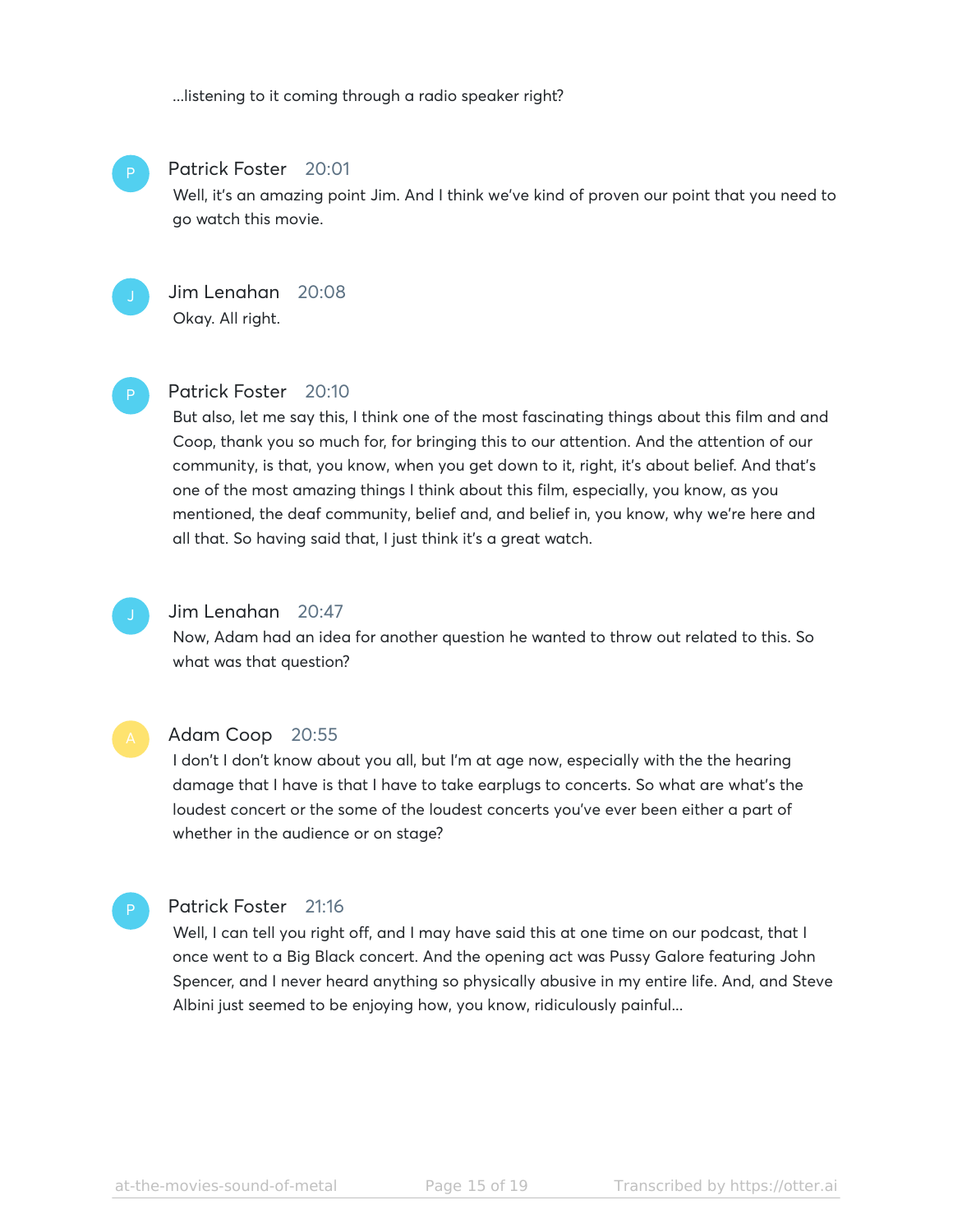Jim Lenahan 21:39 Right.



P

#### Patrick Foster 21:40

...it was. So that's it. Never been at anything louder. And you know, and all those years, you know, whenever I've said this before, and Jim and I have talked about this, when when Jim or I come home from the show, and our ears are ringing. Wow, it was pretty loud.



#### Jim Lenahan 21:58

Yeah. For me, it's probably Bob Mould. I think probably the Bob Mould shows I've been to have been the loudest. And you know, he prides himself on that I think in some way. This is probably a bad thing to admit, but I don't wear earplugs or protection or anything like that. And I know that I probably should. But I think I've said this before, too. And again, don't do this kids. This is not what I would recommend to do. But I always kind of, to me, it was always sort of like a feeling of accomplishment in some way if my ears were ringing the day after show. You know what I'm saying, like I went out and did something!



#### Jim Lenahan 22:30

I went to a loud rock 'n' roll show! Right. Right. Exactly. Yeah.



#### Jim Lenahan 22:35

The thing with Bob Mould is my ears would still be ringing like two days later. And that's when you think that's when you realize there may be a problem.



#### Patrick Foster 22:43

Yeah, yeah, that's when you get really scared is like, wait!



#### Jim Lenahan 22:46

What's your loudest show then?



#### Adam Coop 22:50

So I have two, they're on opposite ends of the spectrum. About three or four years ago. U2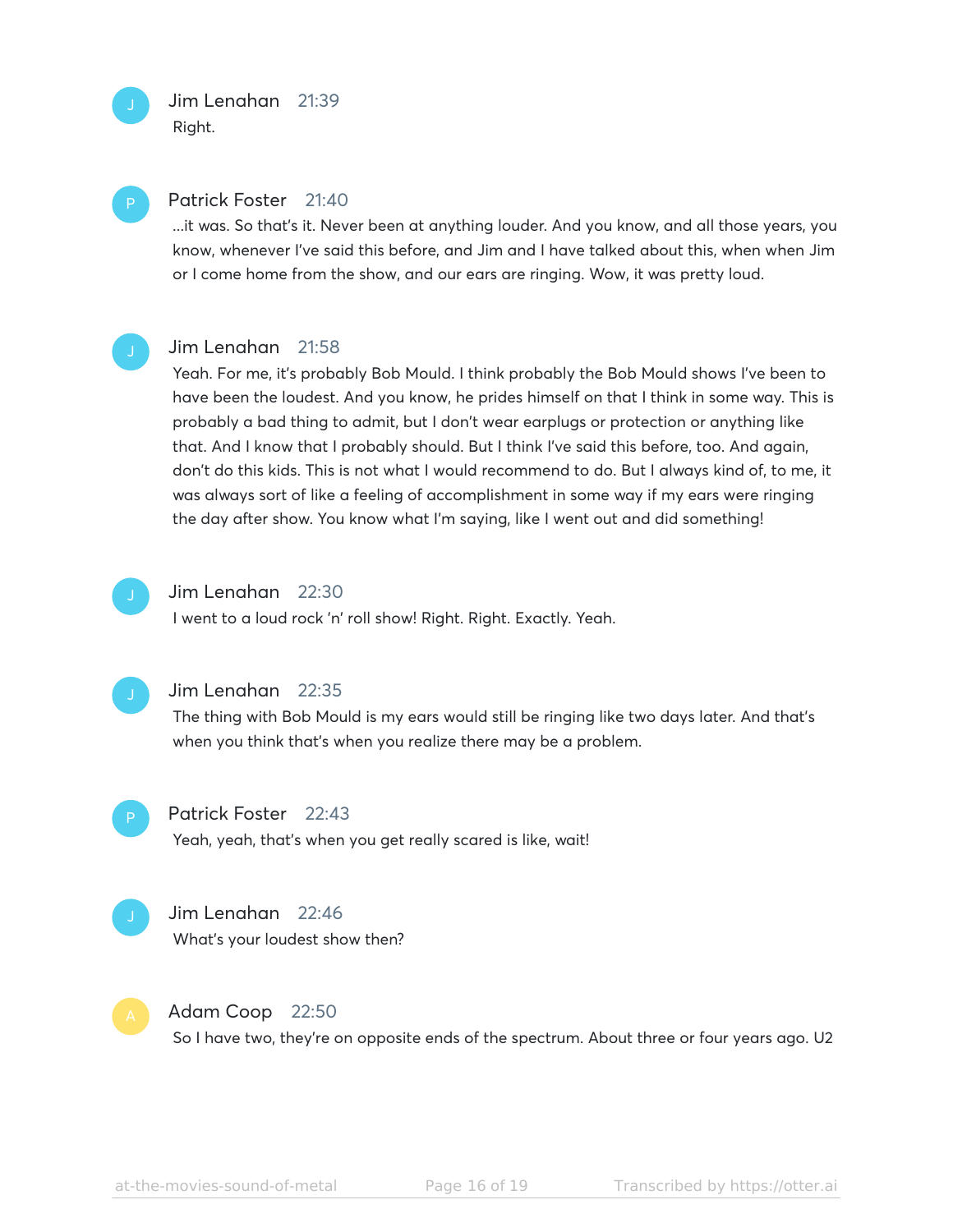played at Papa John's Cardinal Stadium.

Patrick Foster 23:00 Hmm.

#### Adam Coop 23:01

And so it's a football stadium. And we were standing basically against the rail that's next to the stage and right in front of some speakers. Huge subs. So for several days afterwards, you just had this low hum from those subs. And then the on the opposite end, year and a half ago, got to see the Raconteurs at the Blue Room in Nashville. And standing about, 10 feet from Jack White's amplifier. He had like a, you know, Fender, jazzmaster, whatever on the stage. But it was due to the height of the stage. I was basically staring at his amplifier. And it was probably a...



P

Patrick Foster 23:51 No! Yeah.



# Adam Coop 23:52

...probably a solid week I had cotton in my ear and actually traveling home that night from Nashville I was trying to listen, I had to I had to turn music off because literally, I couldn't understand it. It was my ears were ringing and distorted. So yeah, I take I take earplugs with me now.

Jim Lenahan 24:13 Good.



#### Adam Coop 24:14

Make sure stand back away from the speakers. I've done enough damage. I want to want to be able to hang on to my hearing as much as as long as I can.



#### Jim Lenahan 24:22

No, that's a good thing. That's what you should do so.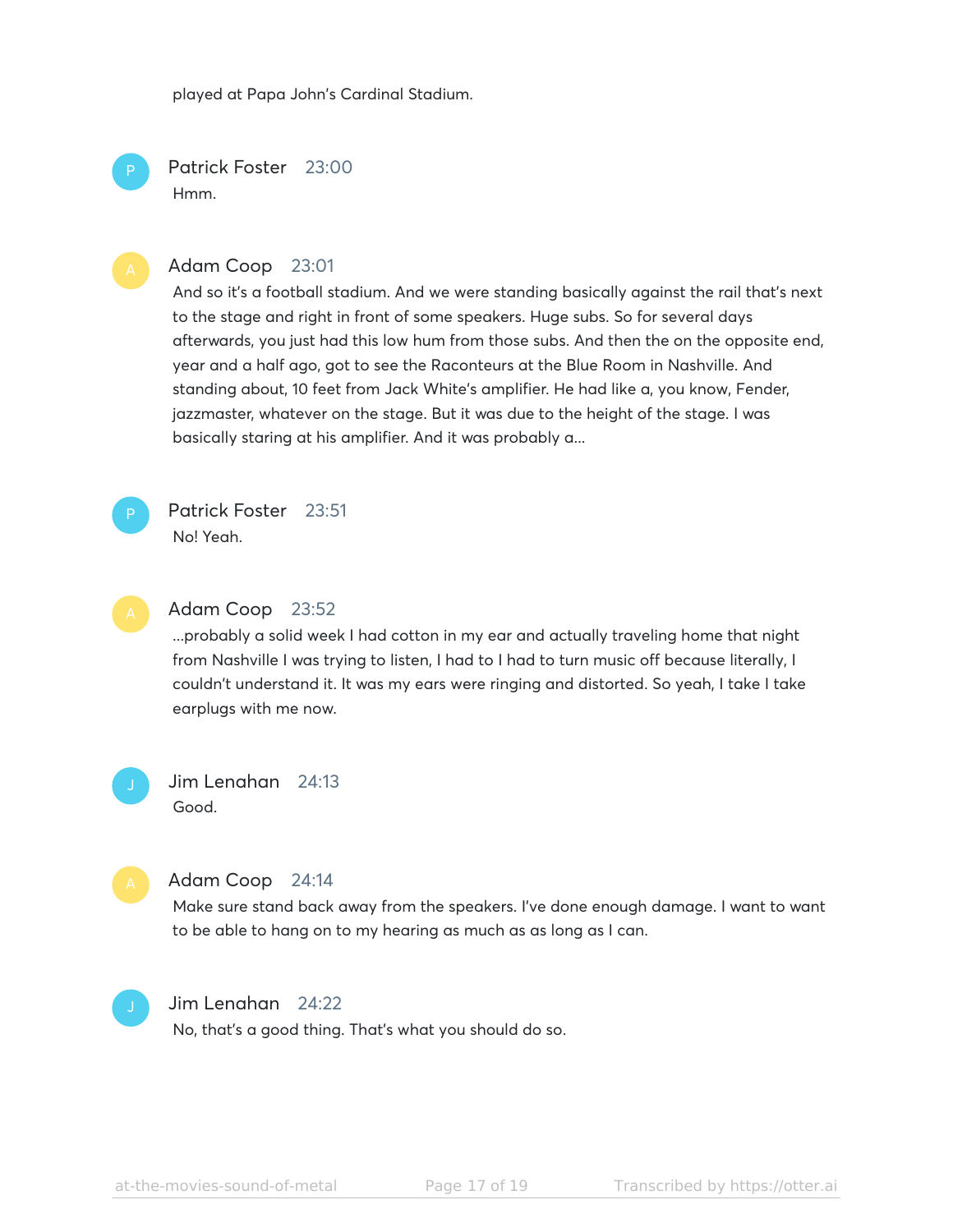# Patrick Foster 24:24

Well, I you know, and and man Coop. I totally know what you're talking about. Like if you were in that one, you know, firing line of an amplifier like in the middle range. It's so painful. I've done it to myself.



### Jim Lenahan 24:40

Thanks, Adam Coop for joining us today.

# Adam Coop 24:43

Thanks for having me.



#### Jim Lenahan 24:44

And if anyone out there wants to comment at all on Sound of Metal. We would love to hear what your thoughts are. You can call you can leave a message and we'll put your voice on an upcoming show. The number is 612-440-1984



# Jim Lenahan 24:58

There you go. Or you can email rock@suburbspod.com or find us on Facebook, or Twitter or Instagram at suburbspod. Alright. Alright, let's get out of here, guys. It's Rockin' the Suburbs. I'm Jim Lenahan.





Adam Coop 25:15 Adam Coop!



Jim Lenahan 25:15